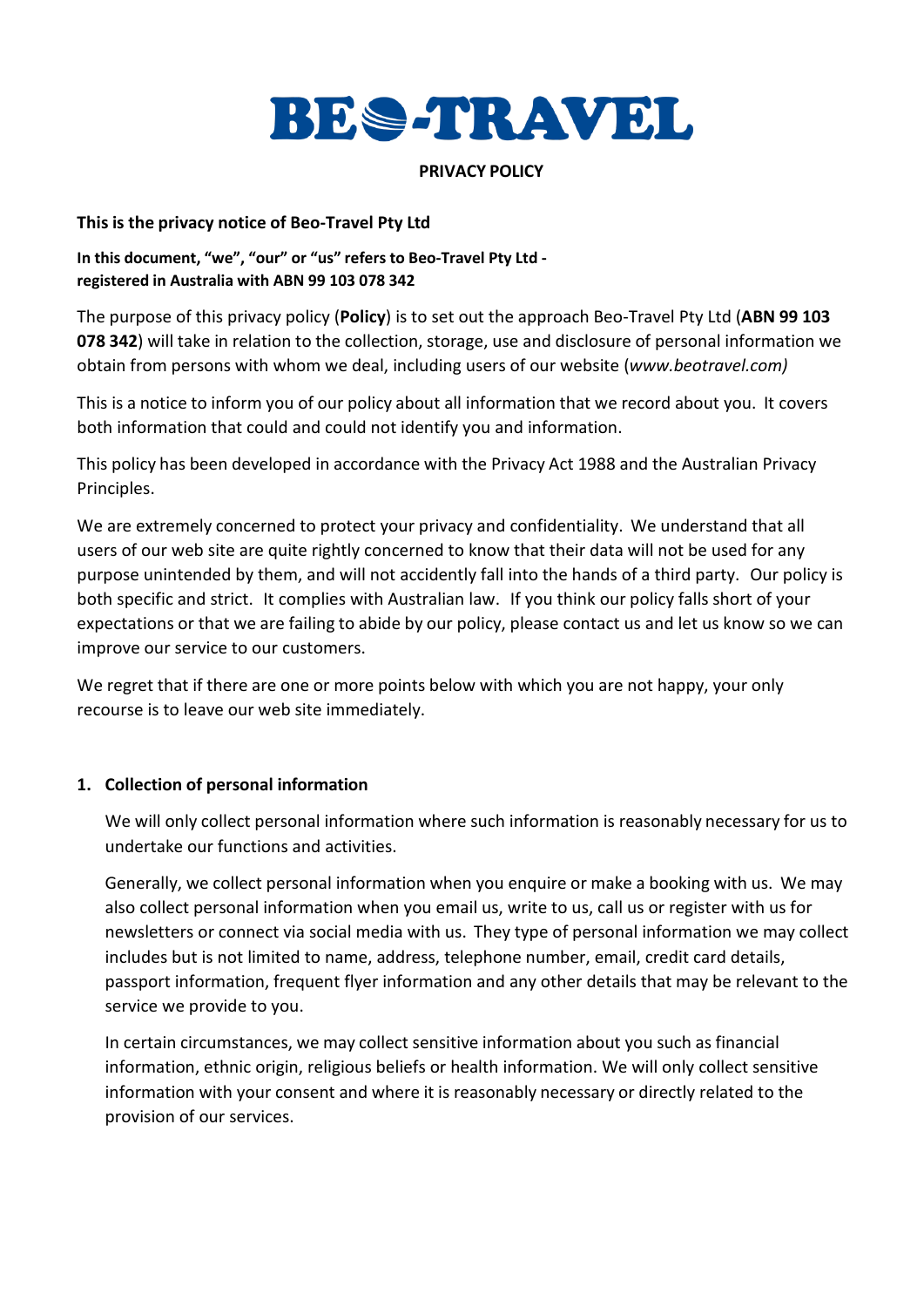In certain circumstances we may receive personal information about third parties from individuals, when making a booking with us. An example of this would be where a booking is made on behalf of other individuals (such as for family members) and personal information is required. It will be deemed that where this occurs, we rely on the authority of the person making the travel booking to act on behalf of any other traveller on the booking and that in providing this information to us, all individuals are consenting to their personal information being collected and used in accordance with this Privacy Policy.

# **Note on using our internet sites concerning 'Cookies'**

We use "Cookies". A "cookie" is a packet of information that allows the server (the computer that houses our website) to identify and interact more effectively with your computer. Our website may also store cookies on your web browser in order to improve service for you on your subsequent visits to the website.

The use of cookies is an industry standard and most major websites use them. Most internet browsers are pre-set to accept cookies. If you prefer not to receive cookies, you can adjust your internet browser to disable cookies or to warn you when cookies are being used.

Our website also records other information which is used to improve the structure and performance of the site and to provide users with an improved service. Information collected for this purpose may include, overall usage statistics and information downloaded. However, we do not correlate this information with data about individual users.

1A Like all other users of cookies, we may request the return of information from your computer when your browser requests a web page from our server. Cookies enable our web server to identify you to us, and to track your actions and the pages you visit while you use our website. The cookies we use may last for a single visit to our site (they are deleted from your computer when you close your browser), or may remain on your computer until you delete them or until a defined period of time has passed.

Although your browser software enables you to disable cookies, we recommend that you allow the use of cookies in order to take advantage of the features of our website that rely on their use. If you prevent their use, you will not be able to use all the functionality of our website. Here are the ways we use cookies:

- 1A.1 to record whether you have accepted the use of cookies on our web site. This is solely to comply with the law. If you have chosen not to accept cookies, we will not use cookies for your visit, but unfortunately our site will not work well for you;
- 1A.2 to allow essential parts of our web site to operate for you;
- 1A.3 to operate our content management system;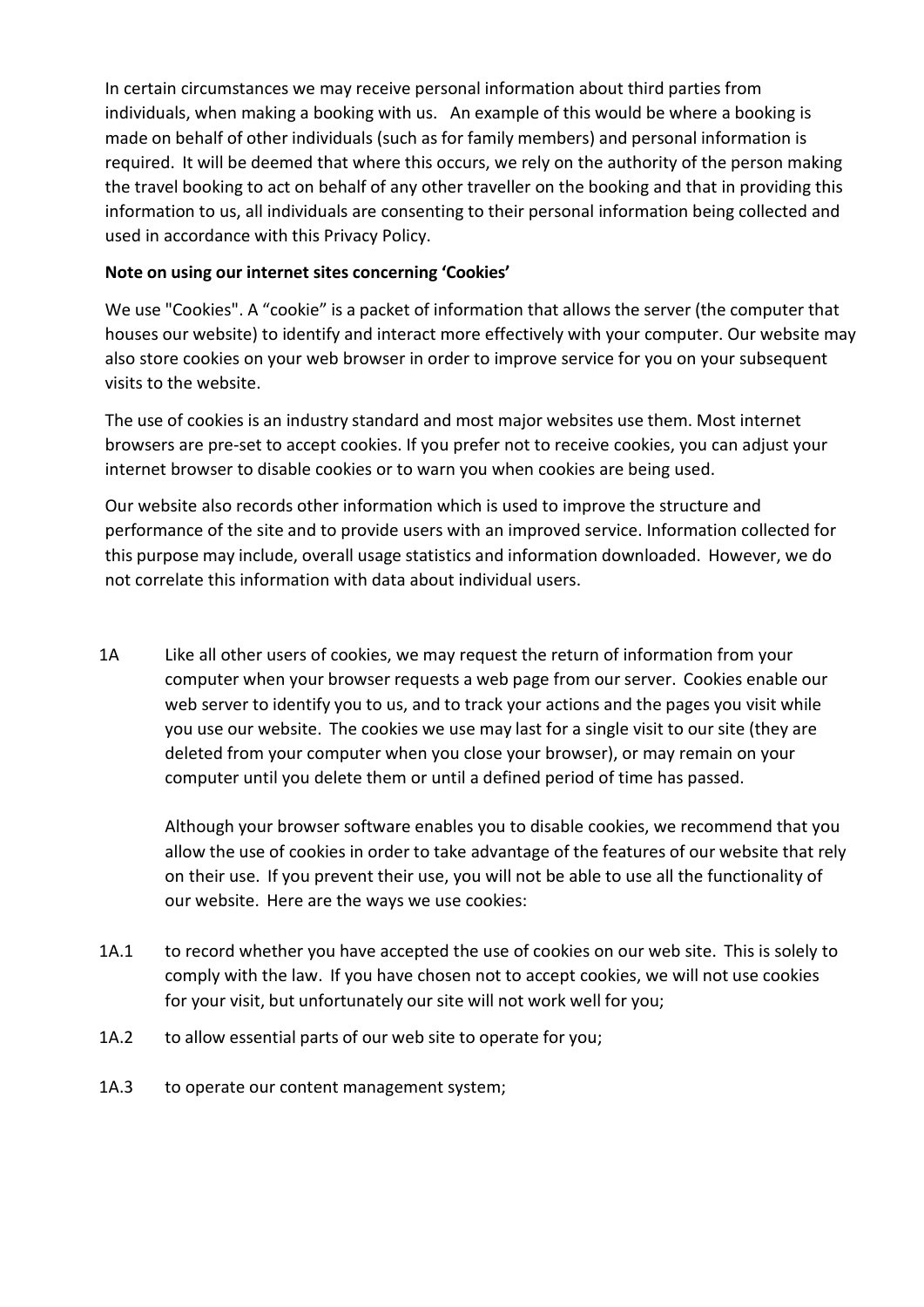- 1A.4 to operate the online notification form the form that you use to contact us for any reason. This cookie is set on your arrival at our web site and deleted when you close your browser;
- 1A.5 to enhance security on our contact form. It is set for use only through the contact form. This cookie is deleted when you close your browser;
- 1A.6 to collect information about how visits use our site. We use the information to improve your experience of our site and enable us to increase sales. This cookie collects information in an anonymous form, including the number of visitors to the site, where visitors have come to the site from and the pages they visited;
- 1A.7 to record that a user has viewed a webcast. It collects information in an anonymous form. This cookie expires when you close your browser;
- 1A.8 to record your activity during a webcast. An example is as to whether you have asked a question or provided an opinion by ticking a box. This information is retained so that we can serve your information to you when you return to the site. This cookie will record an anonymous ID for each user, but it will not use the information for any other purpose. This cookie will last for [three] months, when it will be deleted automatically;
- 1A.9 to store your personal information so that you do not have to provide it afresh when you visit the site next time. This cookie will last for [90] days;
- 1A.10 to enable you to watch videos we have placed on YouTube. YouTube will not store personally identifiable cookie information when you use YouTube's privacy- enhanced mode.

If you disable the use of cookies on your web browser or remove or reject specific cookies from our website or linked websites then you may not be able to gain access to all of the content and facilities on our website.

# **2. We may use your information in the following ways:**

- **To provide our services to you.** We act as an agent to provide you travel arrangements or to provide goods and services to you. The personal information we collect is used to consider your request and complete it. We use your personal information when you have emailed, phoned or written to us, to provide you with a response to that enquiry or request. We may respond to you by email, phone or mail when we interact with you for these purposes.
- **To send you payment and invoicing information.** We use your personal information for the purposes of finalising your payment/s to us and to allow us to send invoice/ receipt. We may contact you by email, phone or mail when we interact with you for these purposes.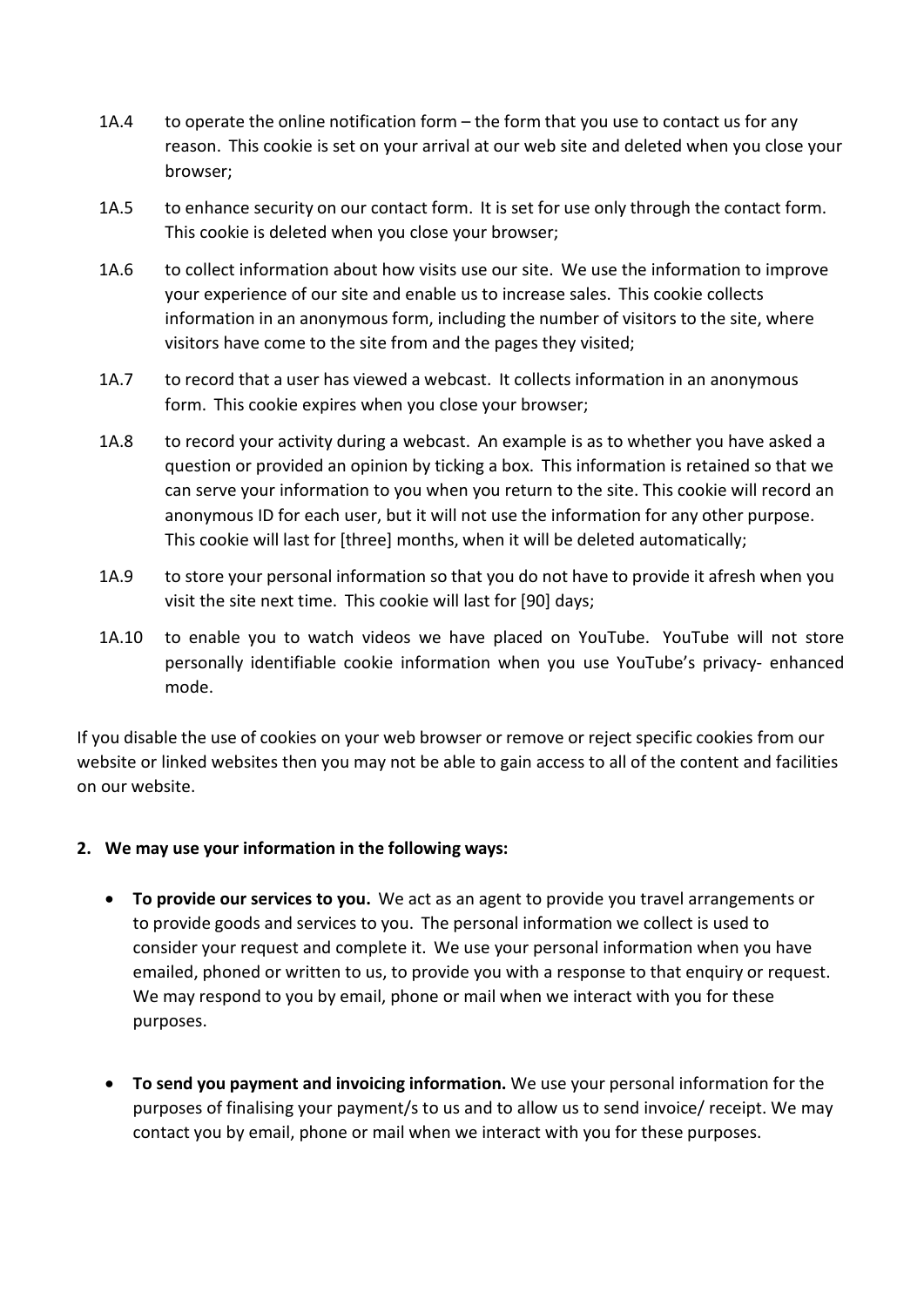- **For Marketing to you**. We may use your information to contact you regarding special offers or services that may be of interest to you. If you wish to opt-out of receiving marketing communications from us you may do so by contacting us on the contact details in clause 8 or for emails, by using the unsubscribe facility.
- **For verifying your identity for security purposes.** Information which does not identify any individual may be used in a general way by us or third parties, to provide class information, for example relating to demographics or usage of a particular page or service.

# **3. Disclosure of your Personal Information**

You agree that we may disclose your personal information to related or unrelated third parties in the following manner:

- **To third party suppliers of product or services you have requested.** Also, when we obtain information from you specifically to enable you to buy a service offered on our web site by some other person, we assume that in giving us your information, you are also giving us permission to pass it on to the relevant person. For the purpose of providing our services to you, your personal information will be supplied to complete your travel arrangements and will be disclosed to suppliers such airlines, tour operators, car hire operators, hotels and insurance providers. These third parties may be located overseas.
- **Where required by law, court or tribunal**. Where we are required by a law, court or tribunal to provide your personal information, we will provide your personal information in accordance with the requirements or conditions stipulated by the law, court or tribunal.
- **With your consent.** Where we have your consent we may disclose your personal information. If your consent is conditional, we will take reasonable steps to ensure such conditions are complied with.
- Our websites contain links to other third party websites. We do not control the content or privacy policies of third party websites you may navigate to. You should check the privacy policy and terms of use of those websites. We cannot be responsible for how third parties deal with any information you provide to them and care should be taken with what information is provided to third party web sites.
- We do not sell, rent or share our membership/participant lists on a commercial basis to third parties.

# **4. Information Quality**

We will review, on a regular and ongoing basis, our collection and storage practices to make improvements to accuracy and security of your personal information.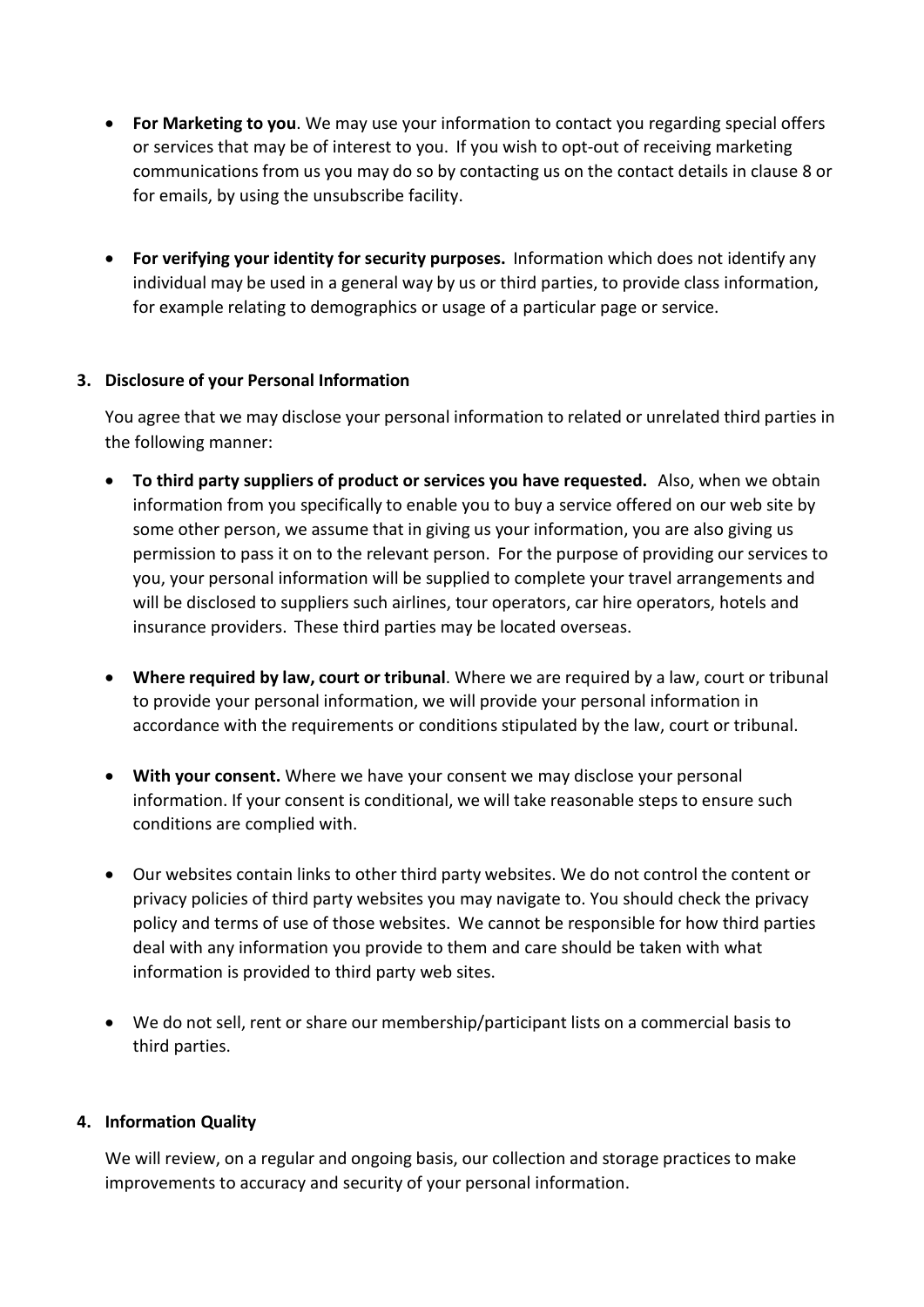#### **5. Access to and alteration of records containing Personal Information.**

You may access your personal information that we may be holding in accordance with the Privacy Act 1988.

We will correct our records that contain your personal information as soon as practically possible, at your request in accordance with the Privacy Act 1988.

We do not charge a fee for processing a request to access your personal information or amend your personal information.

If you would like access to your personal information or like to have your personal information corrected, you can do so by contacting us. Further information on contacting us is located in clause 8 of this Policy.

#### **6. Transferring personal information overseas**

We will disclose your personal information to third party suppliers you have requested who may be located overseas. The disclosure of such information is necessary to complete any bookings or make reservations. We have no control over what any third party suppliers may do with your information. If you provide information to us with a view to it being read, copied, downloaded, or used by other people, we accept no responsibility for what that third party may do with it. It is up to you to satisfy yourself about the privacy level of every person who might see your information, If it is available to all the World, neither we nor you have no control whatever as to how it is used.

#### **7. Agreement**

By using our service or our website, you signify your assent to this Policy.

From time to time we may change our privacy practices. Where changes have been made to this policy we will publish those changes on our website. We reserve the right, at our discretion, to change, modify, add or remove portions of this Policy at any time.

Please check this statement periodically for changes. Your continued use of our websites and services following the posting of changes to this Policy will mean you accept those changes.

# **8. Contact us if you have any questions, complaints or require a copy of information we hold about you.**

When we receive a complaint, we record all the information you have given to us. We use that information to resolve your complaint. If your complaint reasonably requires us to contact some other person, we may decide to give to that other person some of the information contained in your complaint. We do this as infrequently as possible, but it is a matter for our sole discretion as to whether we do give information, and if we do, what that information is.